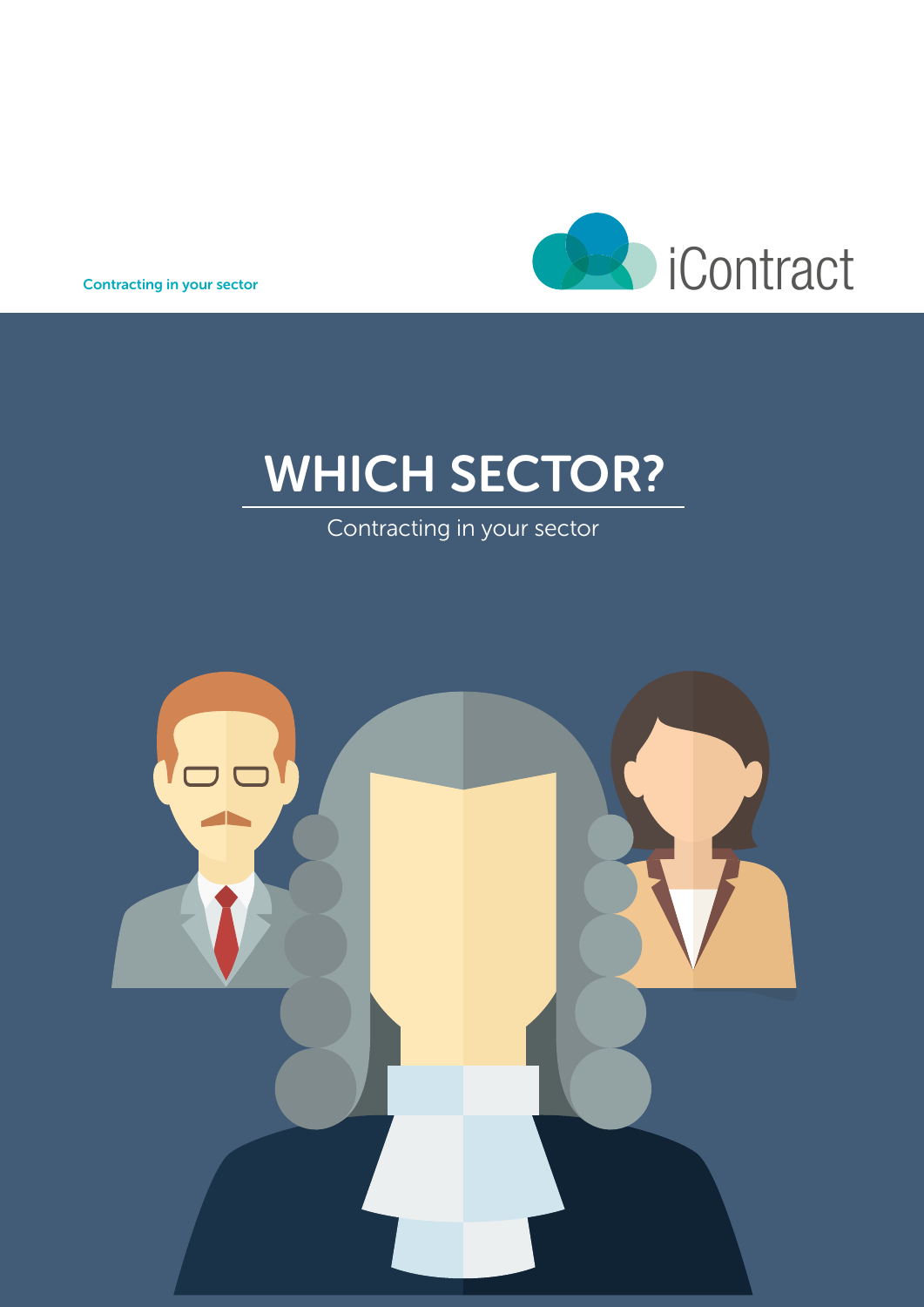

### **Contents**

|  | Contracting in the financial services sector |  |
|--|----------------------------------------------|--|
|  | Contracting in the legal sector              |  |
|  | Contracting in the IT sector                 |  |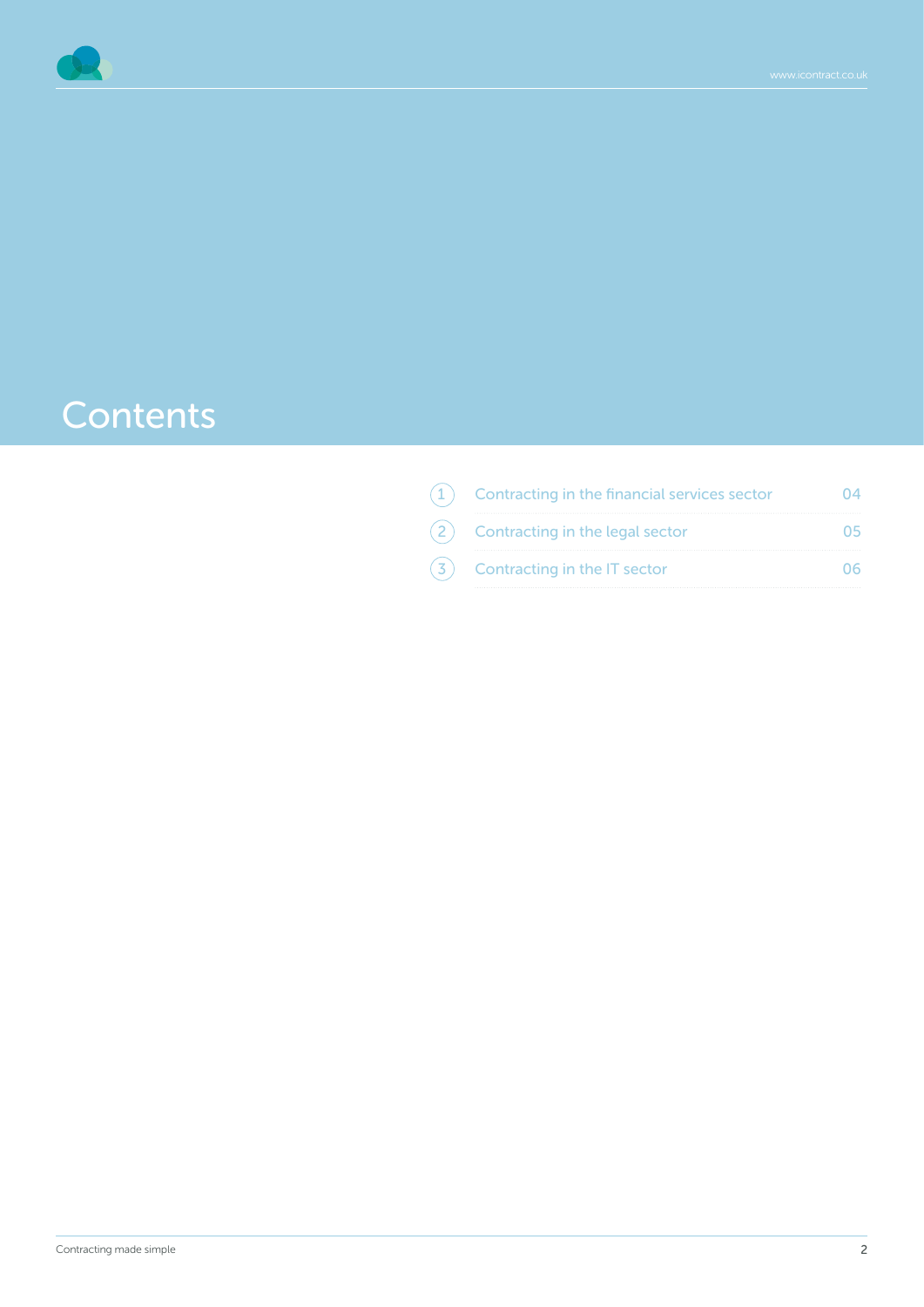

# Contracting in your sector

iContract launched with a focus on financial services, and we are continuing to expand into other sectors to meet the needs of a growing number of contractors and freelance professionals.

This guidebook provides industry-specific information for the sectors iContract is working in already, as well as those we are launching very soon.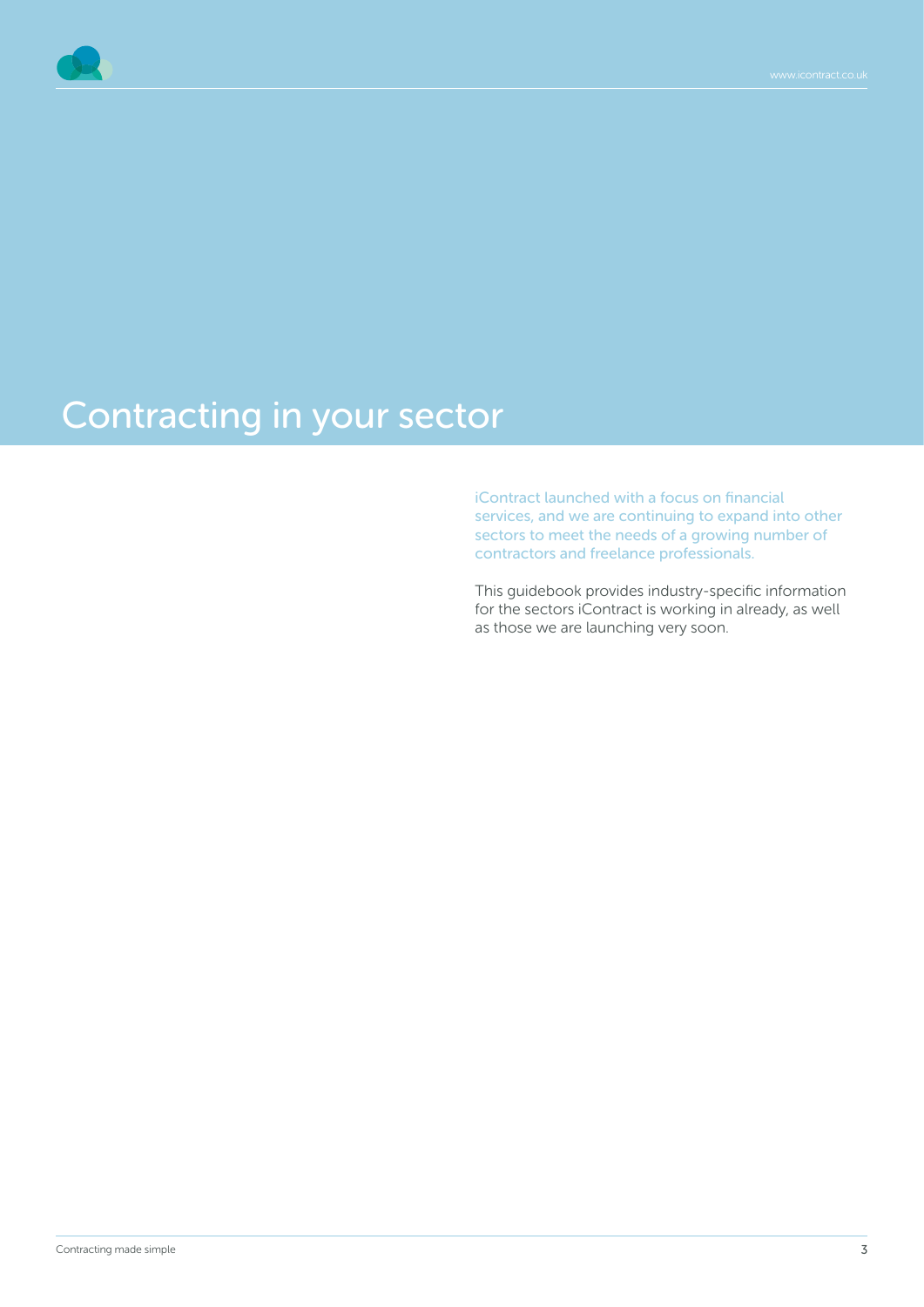

### Contracting in the financial services sector

The financial service industry is a huge part of the UK economy, employing tens of thousands of professionals across banks, insurance companies, investment funds, hedge funds and pension providers.

As an individual with experience, knowledge and skills in financial services, you can find variety, freedom and even secure higher paying work by branching out into contracting. Whether you get your break through agencies, headhunters, or through people you already know in the industry, the switch to contracting can allow you to provide services companies need, and earn more per hour or project than you would if you were a full-time member of staff.

Since the financial crisis hit in 2008, banks and financial services firms have become much more concerned about staffing costs, and the increasingly tight regulatory climate means they need to keep their workforce as flexible as possible. Demand for contractors in the sector has never been higher – around 10% of those working in financial services are hired on a contract basis – and this will only increase in the years to come.

### Finding work as a financial contractor

When you make the switch to become a financial contractor, you need to get your name and credentials in front of as many potential clients as possible. Every one of your former business contacts should know that you are now an independent contractor for hire.

Business cards are still important, and in finance you can quickly and succinctly describe your expertise in a way that puts you in pole position for any short-term vacancies that arise.

Don't underestimate the power of a quick LinkedIn message or email catch-up with old friends and colleagues either. When you are contracting in financial services, you need to make others aware of what you are doing and how you can help their business.



#### The value of contractors to financial services businesses

Depending on the type of work you specialise in, you could help financial services firms increase their earnings, manage their funds more effectively, or reduce their losses through fraud or bad investments. These skills can be worth a significant amount of money and companies are prepared to pay for highquality contractors if they see it as an investment for their company. Financial services firms are often prepared to pay more for skilled contractors, because they are so much more capable that it's often much more cost-effective that hiring a more mediocre performer full-time.

Reputation is everything when it comes to contracting, so make sure you get to know senior people in your industry, and ensure your colleagues will speak highly of you before you branch out on your own. A strong network of supporters, particularly those who hold strong influence and can make hiring decisions, will make you more likely to succeed as a contractor in this industry.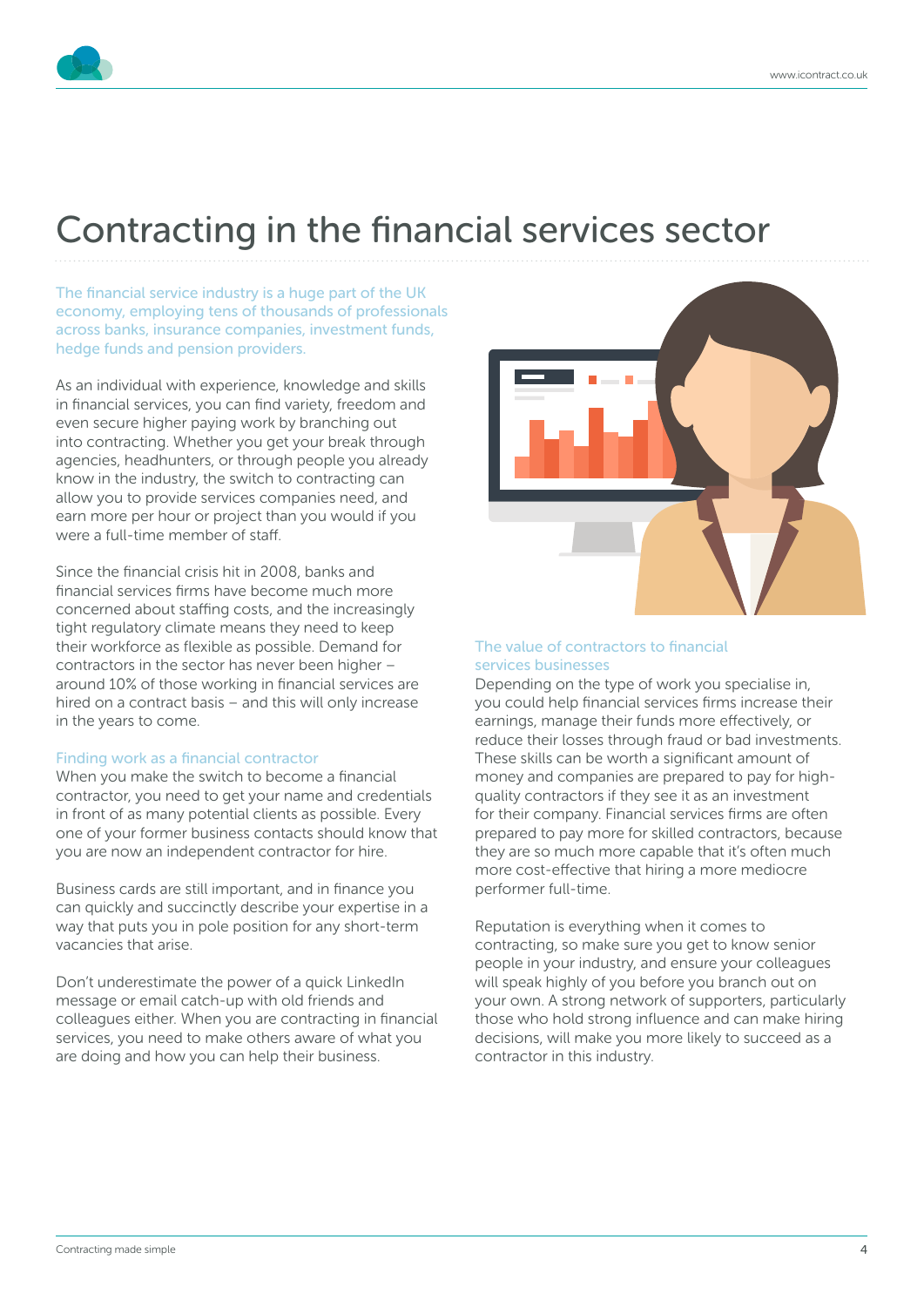## Contracting in the legal sector

Contracting is a common feature of the legal sector. Firms often need quick access to legal experts, to help manage particular client accounts or projects.

Commonly, legal contractors are also retired solicitors and former partners, who return to practice beyond retirement with a lighter caseload and flexible working terms.

### Why go solo in law?

One of the key reasons niche legal experts choose to venture out on their own is to give them the flexibility to work with a variety of firms, call their own shots and increase their earnings in the process. Not everyone can be a partner, and many talented solicitors can find themselves frustrated by the lack of career progression. Unless a seat opens up or the firm expands, solicitors can increase their earnings potential more directly than in other sectors.

The other reason contracting can work well for lawyers is the demand for highly-specialised knowledge and experience. Big clients want to work with firms that have a demonstrable track record in specific areas. When that legal firm hires a specialist, even if it's only on a contract basis, it is more likely to secure client instructions in that area.

Lawyers who choose contracting over a fixed position at a firm can earn more money in the process, but this comes at the expense of progression to partner, which is usually (but not always) an appointment from within the firm.

### Finding work as a legal contractor

The legal sector is close-knit and lawyers know other professionals from studying, dealing with other firms, reading legal publications and from courtroom interactions.



As a legal contractor, you need to make sure your name is well known in your specific legal niche, and that you keep in contact with your network as you move through your career. Remember those university chums? They are now associates. Some may already be partners in city firms that might be prepared to draft in your services.

If you've fostered good relationships with previous employers, it may be possible to work for them on a contract basis, particularly if they need to keep you around in order to maintain continuity in their client relationships.

As a practice solicitor, your first port of call is law firms, who enjoy the flexibility of drafting in key expertise on this basis. For non-practice solicitors, i.e. in-house lawyers, finding corporate clients in need of particular legal expertise is another possible route, in keeping with your industry experience. Both can be highly rewarding, both financially and to fast-track your career progression.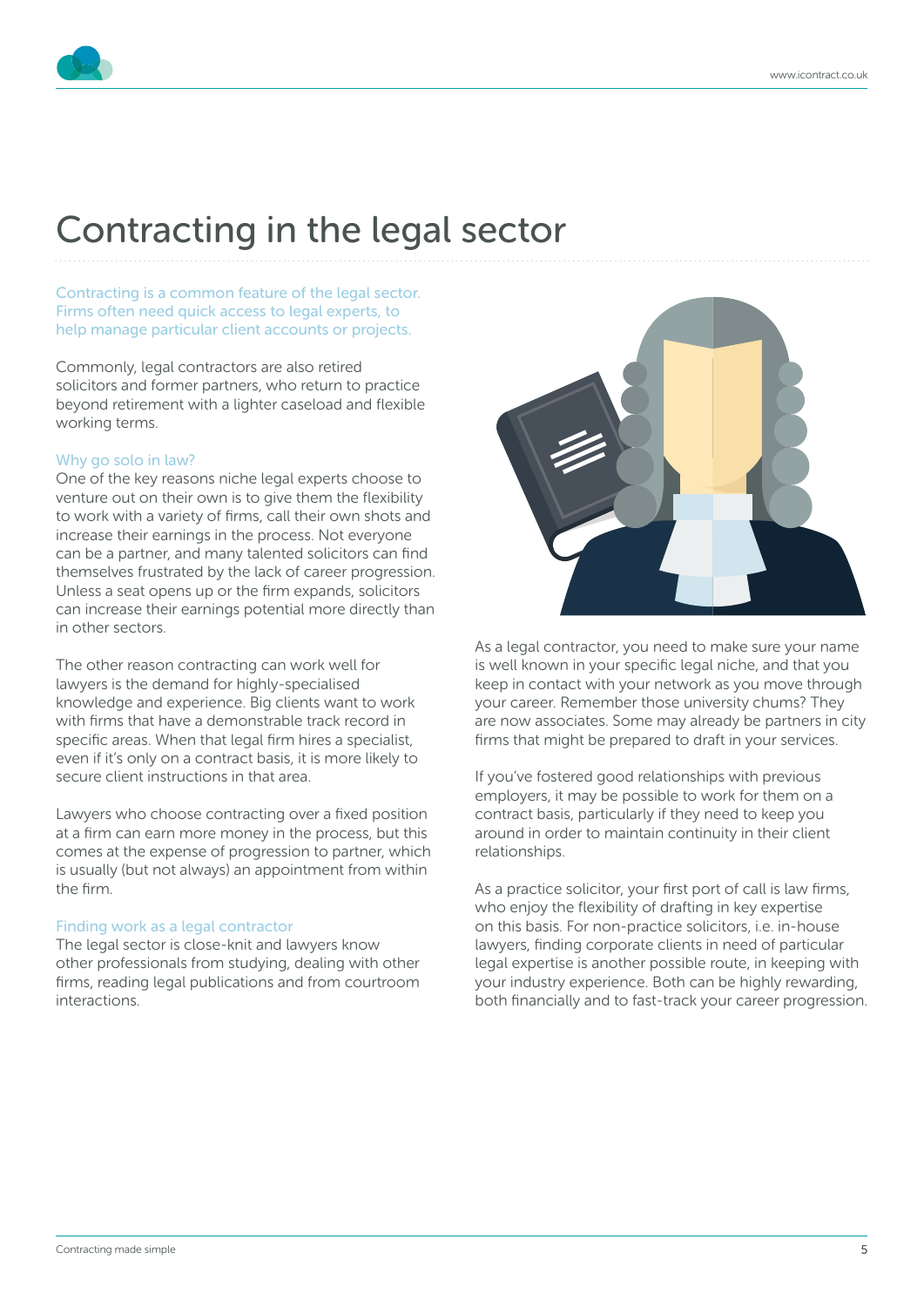

### Contracting in the IT sector

The IT sector is becoming increasingly synonymous with contracting in the UK. All companies need IT support to stay current, but rather than hiring a full-time team of experts, it makes better financial sense for organisations to draft in the people who have the specific skills necessary to work on projects as they arise.

Outsourcing IT support in this way is becoming much more common, both on a retainer and a project basis. Contracting is big business for IT specialists, and gives them the opportunity to tackle a variety of projects, big and small, and it they do a good job, to end up as the preferred source of IT expertise for the clients they serve.

### Why companies hire IT contractors

Hiring a full-time IT professional might seem necessary, but once an organisation considers factors like a full-time competitive salary, training costs, recruitment costs, tax, insurance, desk space, holiday pay and all the other costs associated with employee on-boarding, contractors can seem like a much more sensible solution.

The speed at which the IT sector moves makes it particularly suited to contracting, as keeping staff up-todate with the latest developments in both hardware and software is painfully expensive and time consuming.

IT issues are so varied and complex, that it's often best to go straight to an expert as and when they arise. As all companies and organisations become more reliant on IT solutions for all facets of their business, contracting in the sector will continue to be a lucrative career.

#### Finding work as an IT contractor

Finding work as an IT contractor is a similar discipline to finding work in any other sector – who you know is absolutely key to your success. Get your name out there and attend networking events in person throughout your catchment area. All organisations are constantly in need of expert IT services, and you should be frontof-mind among the people who run projects and can make hiring decisions.



Maintaining a strong LinkedIn profile and sharing your knowledge on the latest IT developments online is also beneficial, but the personal touch is what is most likely to land you substantial contracts in IT.

IT contracting is hugely varied – from tech support, project managers and IT securities experts, who often work in-house, to designers and programmers who can often work on a remote and freelance basis. Some IT contractors take on multiple projects in the same time period. Time and project management skills are key, and keeping clients informed of your capacity and ability to deliver can help you to manage expectations and build a good reputation in the industry.

Sometimes outsourcing part of a project to a subcontractor or an offshore team can release some of your capacity, providing flexibility and allowing you to take on more projects. However, it is very important to select high quality, proven sub-contractors you are confident to work with, to ensure high-quality output and avoid jeopardising the all-important client relationship.